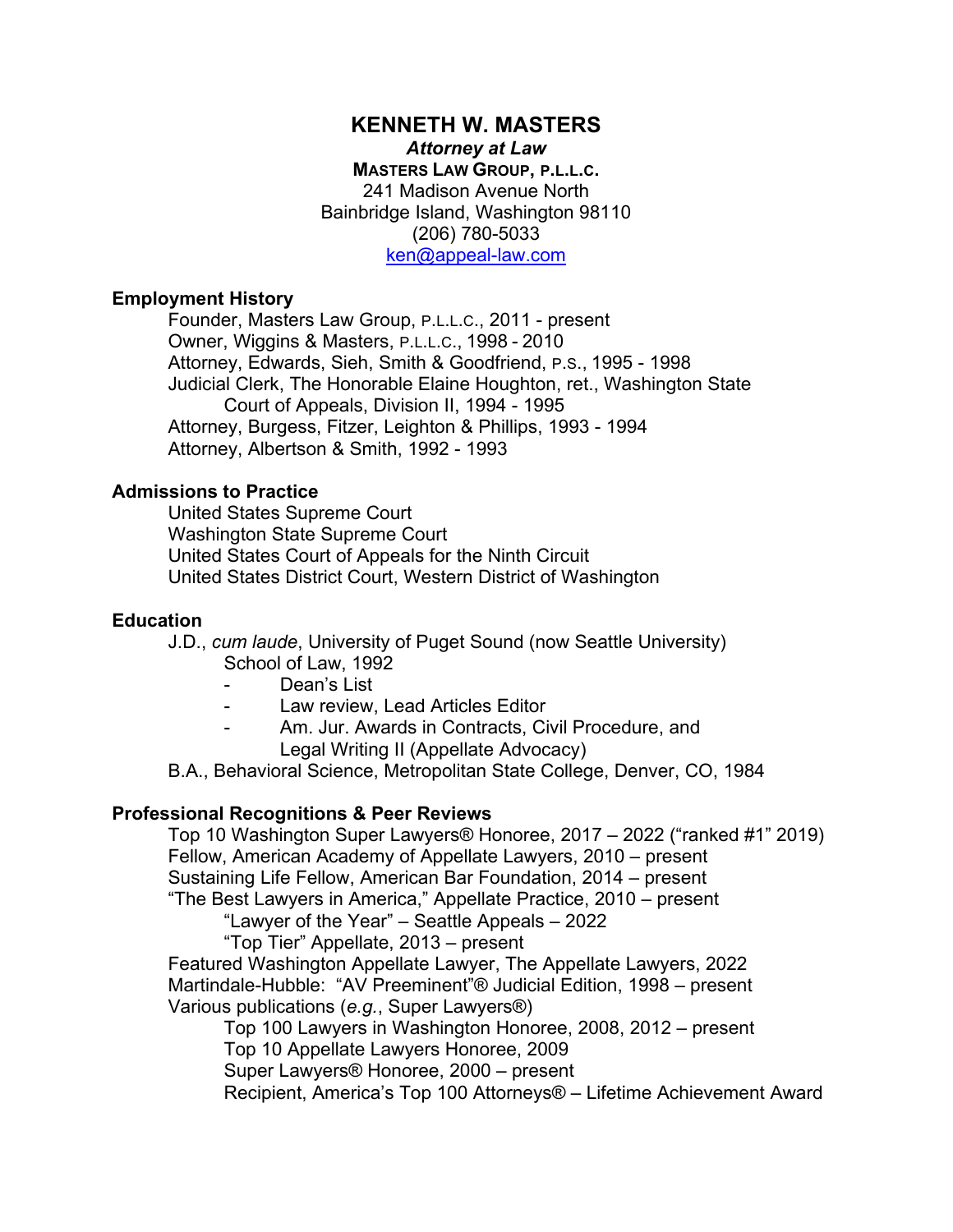# **Professional Affiliations/Committees**

Co-Chair, Annual ATJ Conference Fundraising Committee, 2019, 2021 Trustee, Washington State Bar Foundation, 2016 – March 2019

President, October 2018 – March 2019

Washington State Bar Association, 1992 – present

- Chair, ECCL Rules Task Force, 2016 2018
- Treasurer, WSBA Board of Governors, 2014 2015
	- Member, Budget & Audit Committee, 2012 2015
- Governor, 1<sup>st</sup> Dist., WSBA Board of Governors, 2012 2015
	- Chair, Disciplinary Selection Committee, 2012 2015
	- Personnel Committee, 2012 2015
		- Chair, 2013 2014
	- Liaison, Court Rules & Procedures Committee, 2012 2015
	- Liaison, Escalating Costs of Civil Litigation Task Force, 2012 – 2015
- Court Rules & Procedures Committee, 2004 2012
	- Chair, 2009 2012
	- RAP Subcommittee, 2004 2005, 2008 2009 - Chair, 2008 - 2009
	- Subcommittee X, 2006 2008
	- Chair, 2007 2008
- Amicus Committee, 2000 2003
	- Chair, 2001 2003

American Bar Association, 2001 – present

- Sustaining Life Fellow, American Bar Foundation, 2014 present
- Member, Council of Appellate Lawyers

King County Bar Association, 1995 - present

- Judicial Evaluation Committee, 2002 2009, 2011 2019
	- Co-Chair, 2005 2006
	- Appellate Law Section, 2005 present
		- President, 2008 2009
		- Executive Committee Member, 2006 2010
		- Charter Member, 2005 present
	- Judicial Conferencing Committee, 2011, 2013 2015
	- Awards Committee, 2010 2012
	- CLE Advisory Committee, 2010 2012
	- Amicus Committee Chair, 2007 2009
- Co-director & Volunteer, Fremont Legal Clinic, 1995 1996 Kitsap County Bar Association, 1998 – present
- Member, Kitsap (Volunteer) Legal Services, 1999 present American Academy of Appellate Lawyers
	- Fellow, 2010 present
- Washington Appellate Lawyers Association, 2003 present
	- President, 2007- 2012
- Washington State Association for Justice, 1998 present
	- Eagle, 1999 present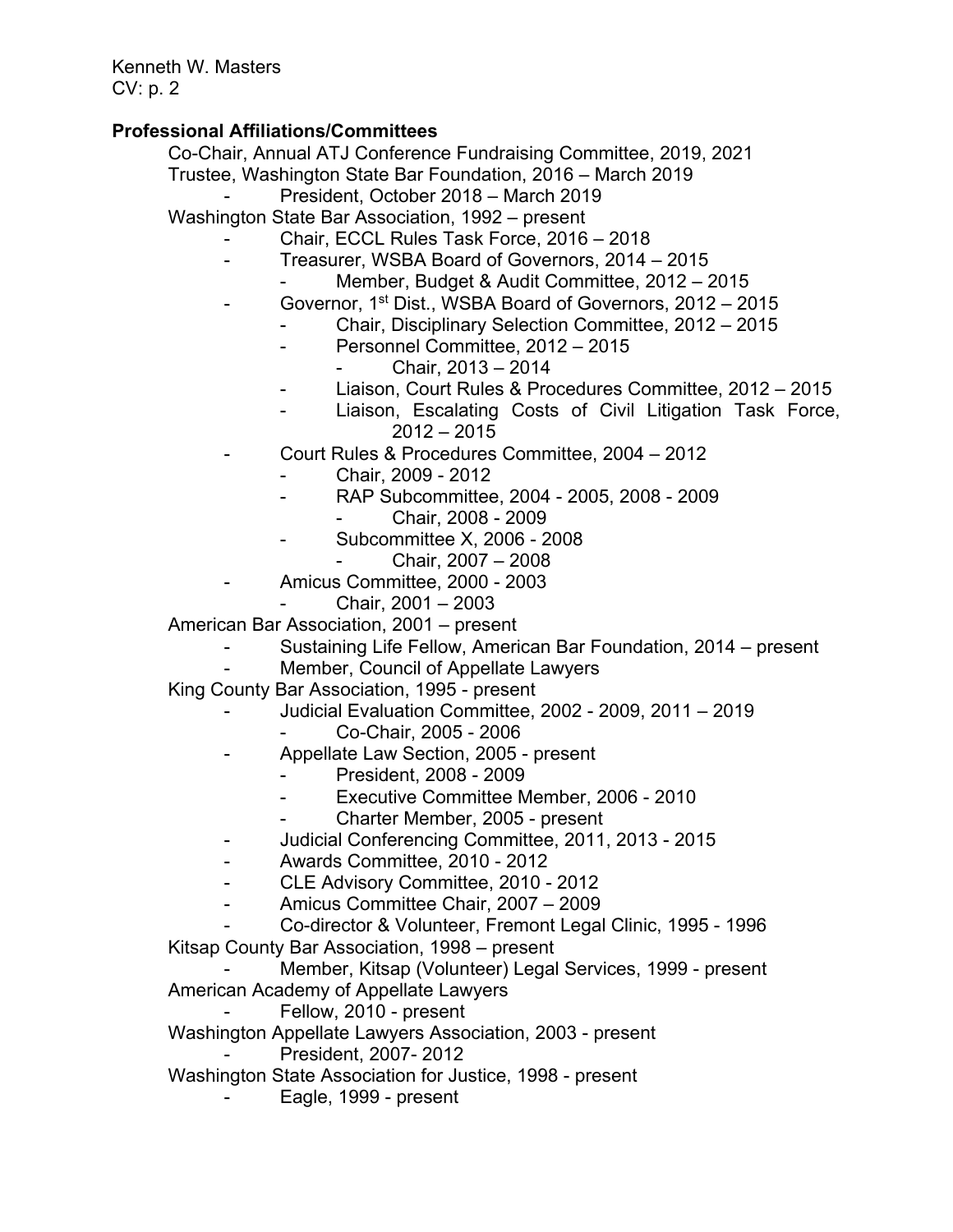# **Pro Bono & Community Volunteer Activities**

Washington State Supreme Court

*Pro Bono Publico* Service Commendation, 2004 – present WSBA Special/Adjunct Disciplinary Counsel, 2002 - 2003, 2008, 2018 - present Earshot Jazz, Seattle, Board of Directors, 2009 – 2012, 2019 - 2020 President, 2011 – 2012 Emeritus Board Member, 2013 – present Moot Court Judge, over 50 law school competitions, 1993 - 2000 Volunteer Judge, *We the People* Constitutional Law Competition, 2004 - present Bainbridge Island Music Center, Board of Advisors, 2009 - 2011

Board of Directors, Bainbridge Island Arts & Humanities Council, 2006 – 2009

### **Publications**

Author, Cover Story: *The Death of Capital Punishment in Washington*, NORTHWEST LAWYER (WSBA May 2019)

Co-Author, *Evidence Rule 413: Unpacking Washington's New Procedural Protections for Immigrants*, NORTHWEST LAWYER (WSBA July 2018)

Contributing Editor, *Briefs on the Merits; Acceptance of Review & Authority on Review;* WASHINGTON APPELLATE PRACTICE DESKBOOK, 4th Ed. (WSBA 2016)

Co-Author (with the Honorable Ann Schindler) *Outstanding Judge: Ron Cox* (KCBA Bar Bulletin, June 2012)

Co-Author, *Discovery Abuse: Our Supreme Court Holds the Line,* WSBA LITIGATION NEWS (Vol. 23, No. 2, Summer 2011)

Author, *Profile/Charlie Wiggins: A Tireless Life of Service* (KCBA Feb. 2011)

Contributing Editor, WASHINGTON APPELLATE PRACTICE DESKBOOK, 4<sup>TH</sup> ED. & 3<sup>rd</sup> Ed. (WSBA 2016, 2005 & Supp. 2010)

Co-Author, *Basics of Appellate Practice*, 15 WASH. PRAC. (1997 Supp.)

Co-Author, Editors' Preface: *Predators & Politics: The Dichotomies of Translation in Washington's Sexually Violent Predator Statute*, 15 UNIV. OF PUGET SOUND L. REV. 507 (Spring 1992)

Author, Comment: *Law in the Electronic Brothel*, 15 UNIV. OF PUGET SOUND L. REV. 415 (1992)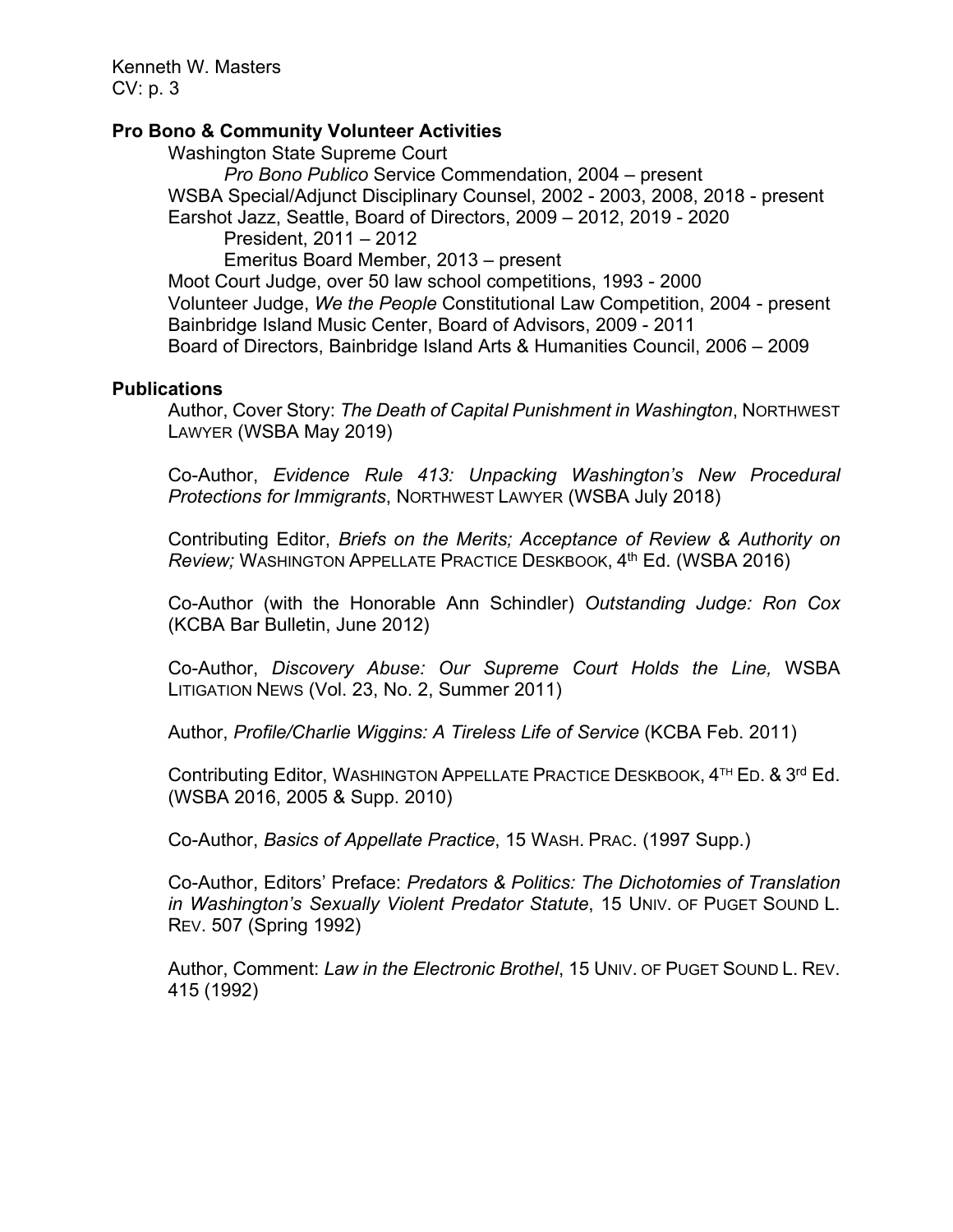#### **Seminar Presentations**

Panelist, WINNING ON APPEAL: RULES, STRATEGY, AND ADVOCACY, *ETHICS ON APPEAL* (WSBA 2020)

Presenter, 2019 ETHICS IN CIVIL LITIGATION, *Ethical Issues in Appellate Litigation* (WSBA 2019)

Presenter (with Judges Worswick, Maxa, and Glasgow), LIVE FROM DIVISION II: CUTTING EDGE CONVERSATIONS WITH THE APPELLATE COURT AND PRACTITIONERS, *The End of the Fisons Era?* (Div. II, WALA, TPCBA 2019)

Panelist (with Judge John Ruhl), CIVIL PROCEDURE: THE RULES OF THE GAME OR GAMING THE RULES, *State Bar Civil Litigation Rules Drafting Task Force: Overview of the Proposed New Pretrial Discovery Rule* (KCBA/KCSC 2019)

Panelist, KING COUNTY APPELLATE LAW SECTION LUNCH CLE, *Handling Clients on Appeal* (KCBA 2018)

Presenter (with Steve Bulzomi), 10TH ANNUAL TORT LAW UPDATE, *Afoa II & Appellate Law Update* (TPCBA 2018)

Presenter (with Judge Rebecca L. Pennell), STATEWIDE LEGAL ADVOCATE TRAINING, *Systemic Change Through Appellate Advocacy* (LFW/OCLA 2018)

Presenter (with Justice Debra Stephens & Comm. Aurora Bearse), 3RD ANNUAL ADVANCED APPELLATE SEMINAR: Brief Writing & Oral Argument (Pincus 2018)

Panelist, 2018 DV SYMPOSIUM, *Capitalizing On Our Success – Best Practices & Tools that Get Us There*: ER 413- Unpacking Washington's New Procedural Protections for Immigrants (SU School of Law 2018)

Panelist (with Judge Stephen Dwyer), KING COUNTY APPELLATE LAW SECTION LUNCH CLE, *Appellate Brief Writing: Thoughts From the Bench & Bar* (KCBA 2018)

Chair & Presenter, ESSENTIALS OF PERSUASION: APPELLATE LEGAL WRITING IN WASHINGTON & BEYOND (SU School of Law 2017)

Presenter, KITSAP BAR ANNUAL MEETING, *Preserving Issues for Appeal* (2017)

Presenter, *Appellate Case Update*, TPCBA Tort Law Update, (TPCBA 2017)

Chair & Presenter, ADVANCED APPELLATE SEMINAR, *Settlement on Appeal* (Pincus 2016)

Presenter (with Justice Mary Yu & Michael King), *Appellate Practice: The Deskbook Edition, Appellate Briefs* (WSBA 2016)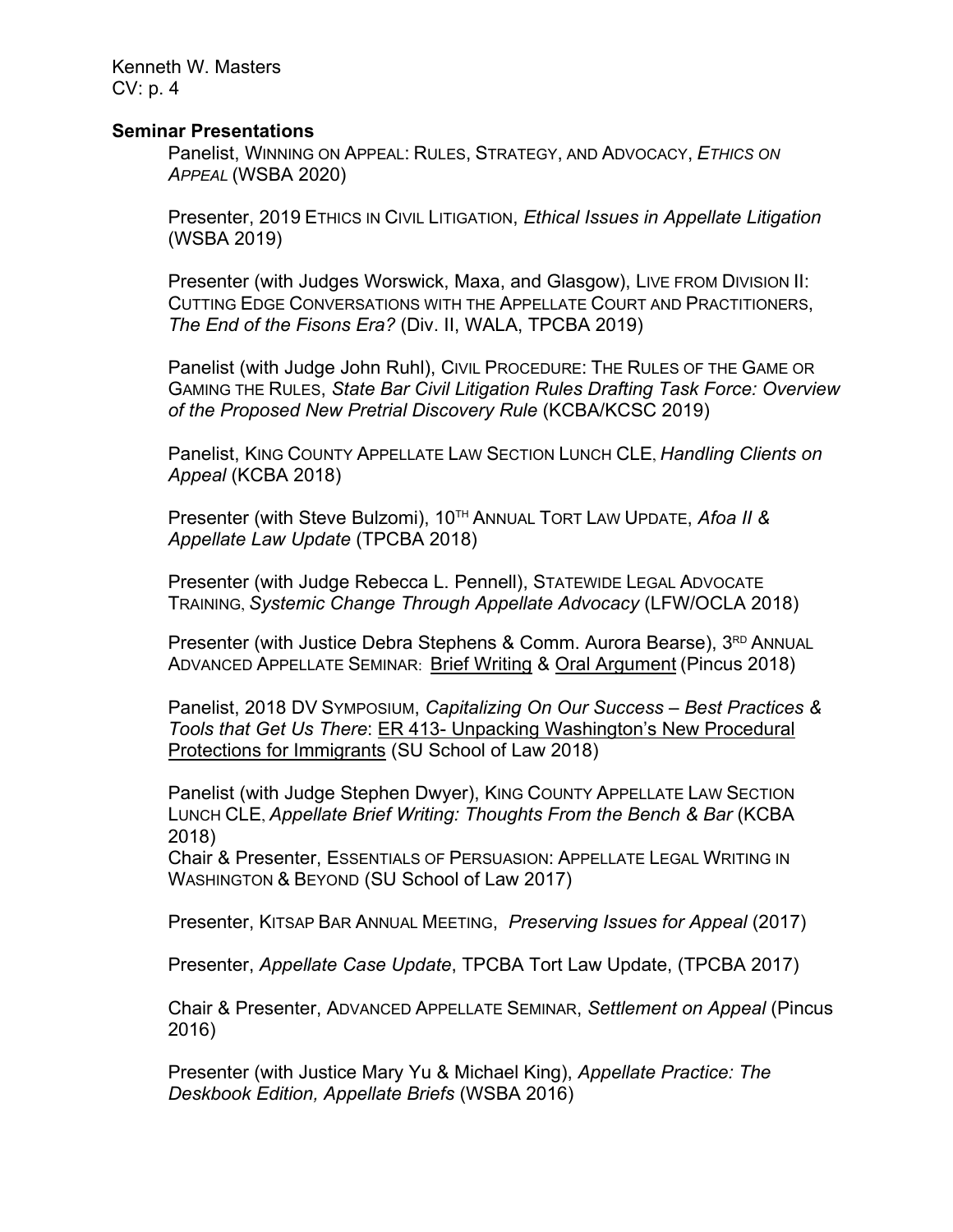#### **Seminar Presentations (cont'd)**

Moderator, BRIEF WRITING PANEL, SEATTLE CONVENTION OF THE AMERICAN ACADEMY OF APPELLATE LAWYERS (AAAL 2016)

Presenter, FROM RUNNYMEDE TO THE TEMPLE OF JUSTICE – THE CONTINUED RELEVANCE OF MAGNA CARTA AND TIPS ON APPELLATE ADVOCACY*, The Purpose of Each Brief on Appeal* (Washington Courts Historical Society 2015)

Presenter, FAMILY LAW 101: WHAT YOU NEED TO KNOW*, Ethical Challenges in the Family Law Case* (Pincus 2015)

Co-Chair, Moderator & Panelist, APPEALS IN WASHINGTON: JUDGES AND LAWYERS IN CONVERSATION (Seattle University School of Law 2015)

Lecturer, JUDGE ANN ELLINGTON'S APPELLATE ADVOCACY COURSE AT THE UNIVERSITY OF WASHINGTON, *Oral Argument* (University of Washington Law School 2015)

Presenter, NALS SUPER SATURDAY, *Appeals & Writing* (NALS 2015)

Presenter, SEATTLE UNIVERSITY SCHOOL OF LAW READY FOR TRIAL SEMINAR, *Great Legal Writing* (SU School of Law 2014)

Presenter, KITSAP BAR CONVENTION, *Case Law Update* (KCBA 2014)

Panelist/Moderator, TPCBA BAR CONVENTION, *Appeals – Everything You Wanted to Know* (TPCBA 2014)

Presenter, WSBA RE-ADMISSION CLE, *Appeals* (numerous presentations) (WSBA 2013, 2014)

Presenter, ADVANCED CIVIL APPEALS ROUNDTABLE, *Update on Cases and Court Rules* (Pincus 2013)

Presenter, THE PERSUASIVE TRIAL ATTORNEY, *Just in Case: Making Sure You Preserve Trial Court Errors* (WSBA 2012) Chair & Moderator, APPEALS: WRITING, EDITING, PERSUASION & ETHICS (KCBA 2012)

Presenter, THE PERSUASIVE TRIAL ATTORNEY, *Just in Case: Making Sure You Preserve Trial Court Errors and What is Worth Preserving and What is Not* (WSBA 2011)

Presenter, ETHICS WORKOUT, *Court Rules* (KCBA 2010)

Chair & Presenter, WASHINGTON APPEALS: NEW RULES & EXPERT GUIDANCE THROUGH THE APPELLATE PROCESS, *Ethical Issues on Appeal* (WSBA 2010)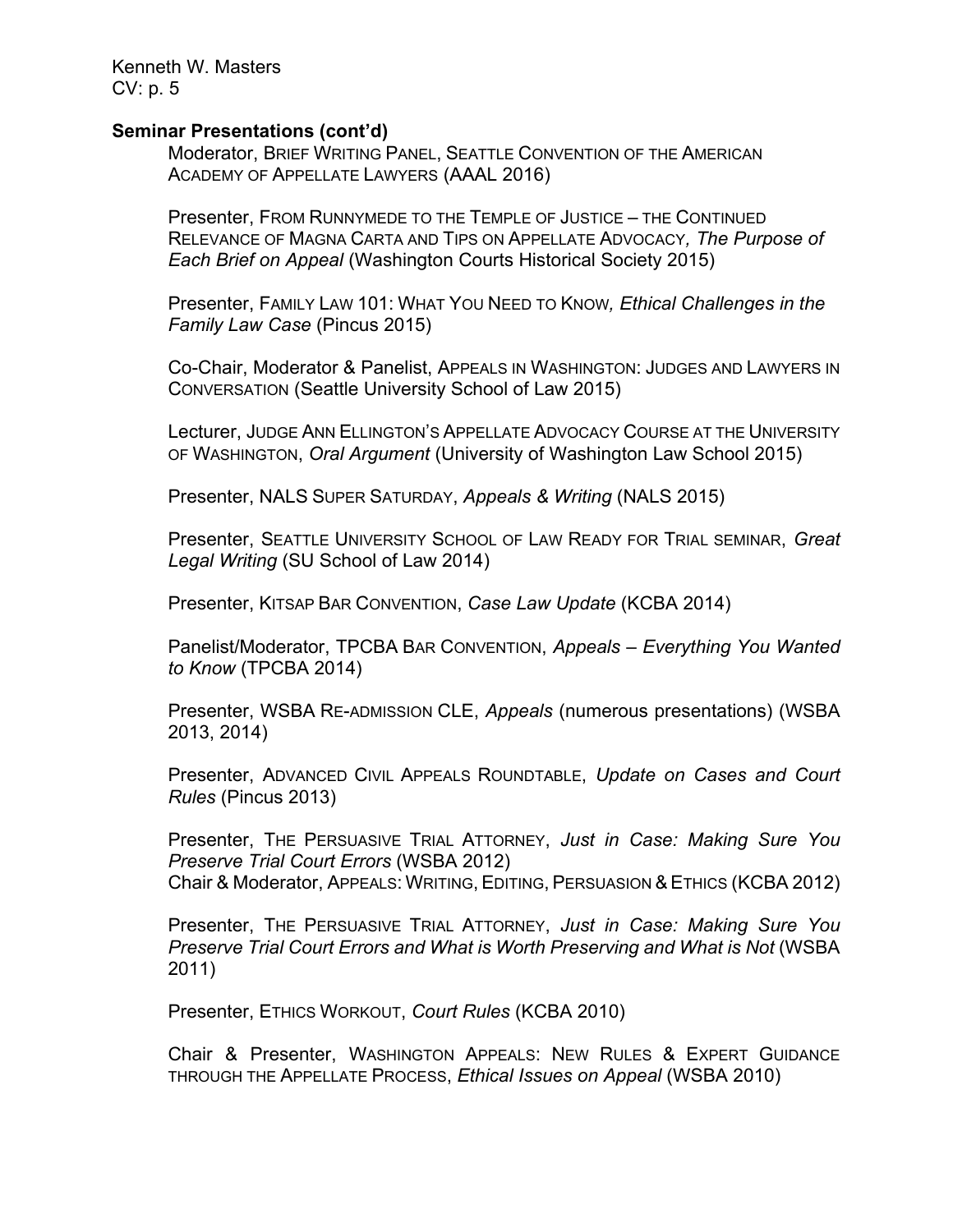### **Seminar Presentations (cont'd)**

Panelist, BENCH – BAR CONFERENCE, PLENARY SESSION, *Civil Appeals* (KCBA 2010)

Panelist, 10 THINGS YOU SHOULD KNOW ABOUT, *Civil Appeals* (Gavel & Hammer Society 2009)

Co-Chair/Panelist, APPELLATE PRACTICE INSTITUTE (KCBA 2007, 2008)

Presenter, GEMSTONES OF SUCCESSFUL APPEALS, *Preserving the Appellate Record* (TPCBA 2007)

Presenter, TECHNOLOGY AND THE LAW, *Technology Tips and Tricks for Appellate Practice* (Office of the Washington State Attorney General 2007)

Presenter, APPELLATE LAW UPDATE, *Meretricious Relationships & Other Family Law Issues* (Kitsap County Bar Assoc. 2007)

Presenter, FAMILY LAW "HOT TOPICS," *Whose Your Momma? Parentage and Parenting in the 21st Century* (KCBA 2006)

Presenter, THE ESSENTIALS OF APPELLATE PRACTICE, *Stays, Attorney Fees, and Trial Court Authority During Appeal* (WSBA 2006)

Presenter, THE MASTER CLASS ON APPEALS, *Perfecting and Using the Record in a Digital Age* (WSBA 2005)

Presenter, ANATOMY OF AN APPEAL, *Dissecting the Opening and Reply Briefs* (KCBA 2005)

Presenter, NAVIGATING THE SHOALS OF THE APPELLATE PROCESS, *half-day seminars* (Clallam, Jefferson, Kitsap, and Grays Harbor County Bar Assocs. 2002 - 2004)

Presenter, APPELLATE PRACTICE: PERSUASIVE BRIEF WRITING AND BEYOND, *He Said/She Said: Telling the Truth From Your Client's Perspective* (WSBA 2002)

Presenter, ANATOMY OF AN APPEAL, *Deciding Whether to Appeal* (KCBA 2001)

Presenter, IMPROVING APPELLATE PRACTICE, *Technology on Appeal: Advancing With the New Electronic Tools of the Trade* (Washington State Courts Historical Society 2001)

Presenter, WSTLA ROUNDTABLE, *Preserving Issues on Appeal* (2001)

Presenter, THE APPELLATE PRACTICE, *The Brief of Appellant* (WSTLA 2000)